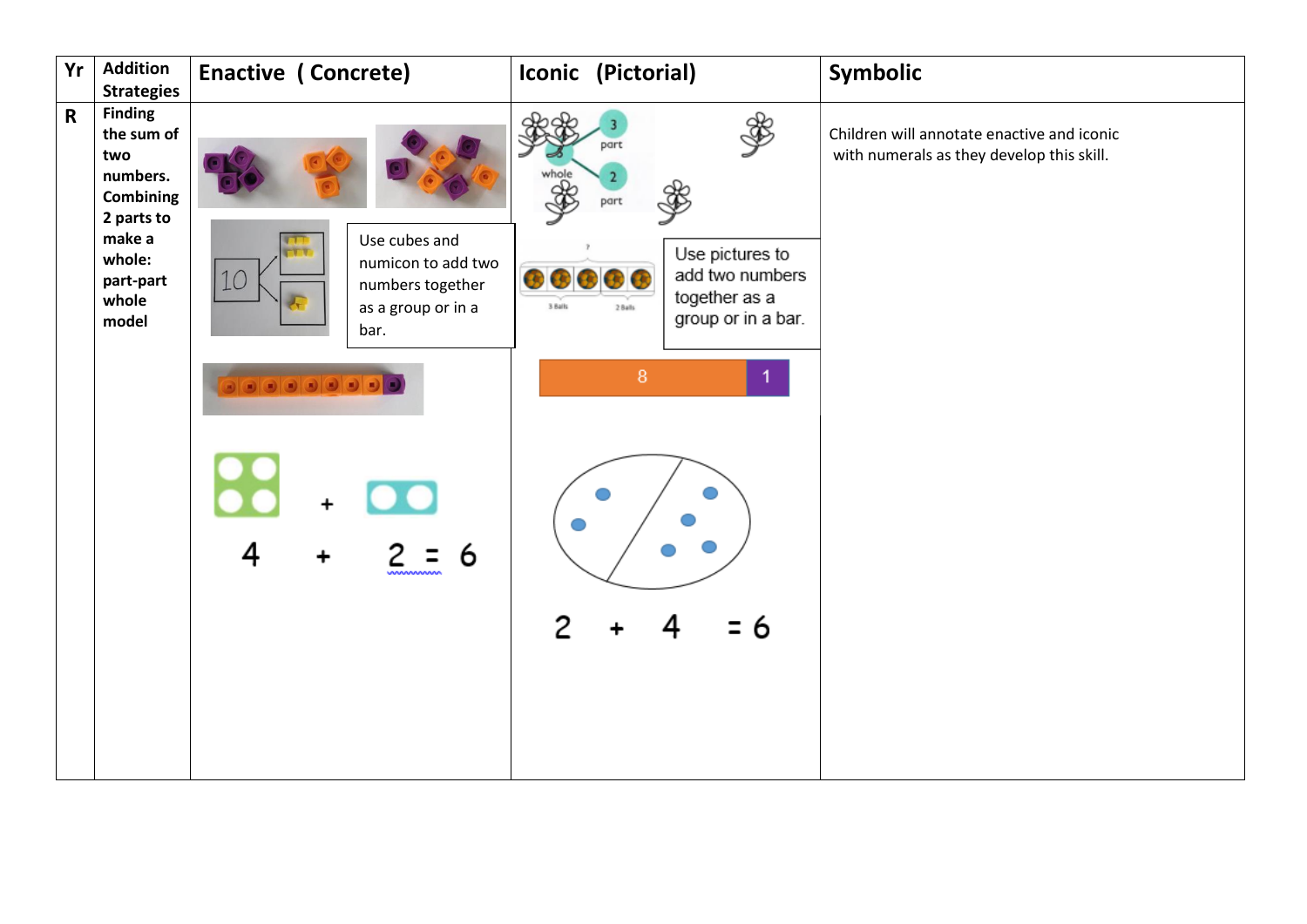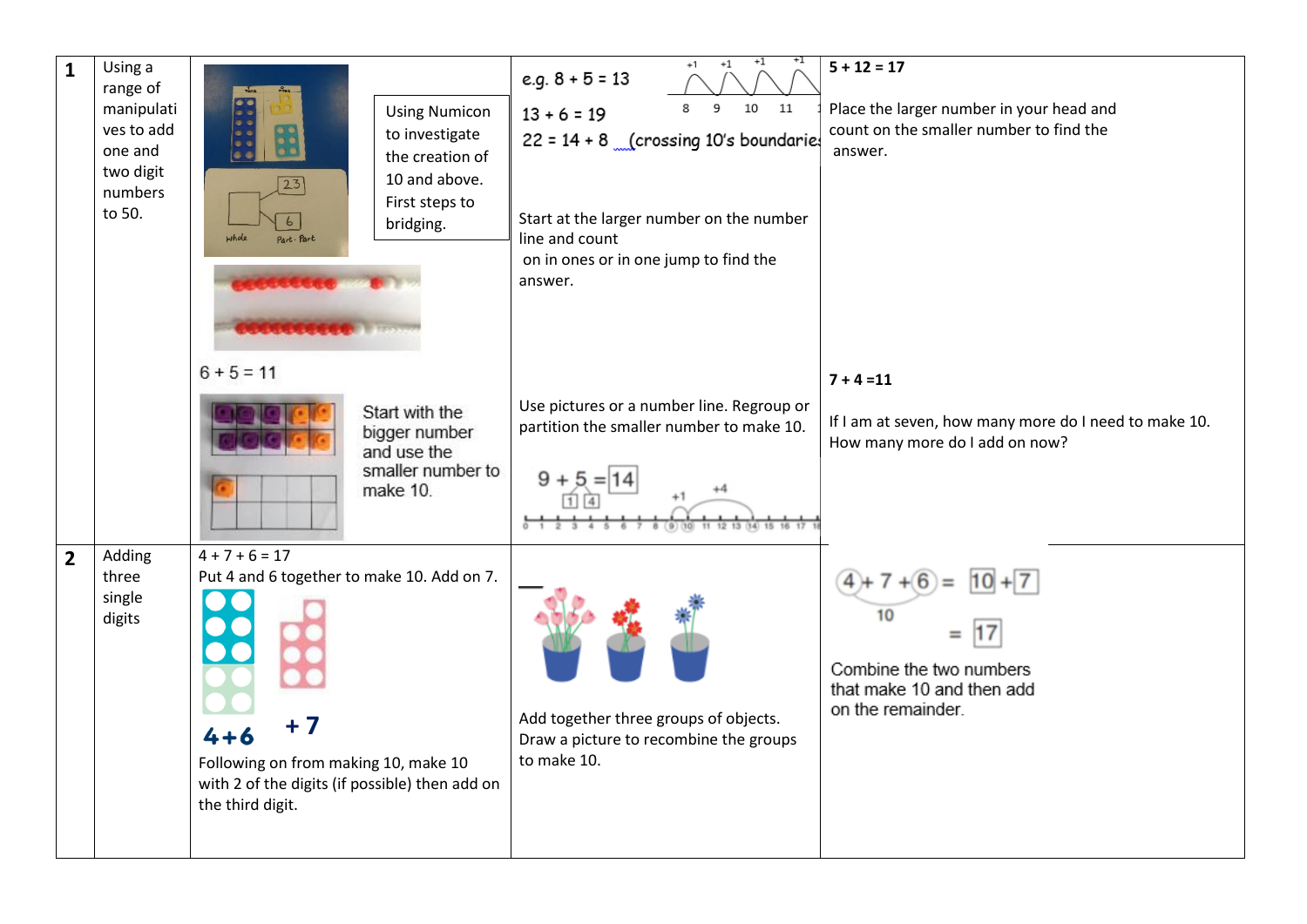**2 Adding two 2 digit numbers up to 100**



Use manipulatives to secure understanding of crossing 10's boundaries.

 $+10$ 

## $24 + 15 =$

Add together the ones first then add the tens. Use Cuisenaire first before moving onto place value counters



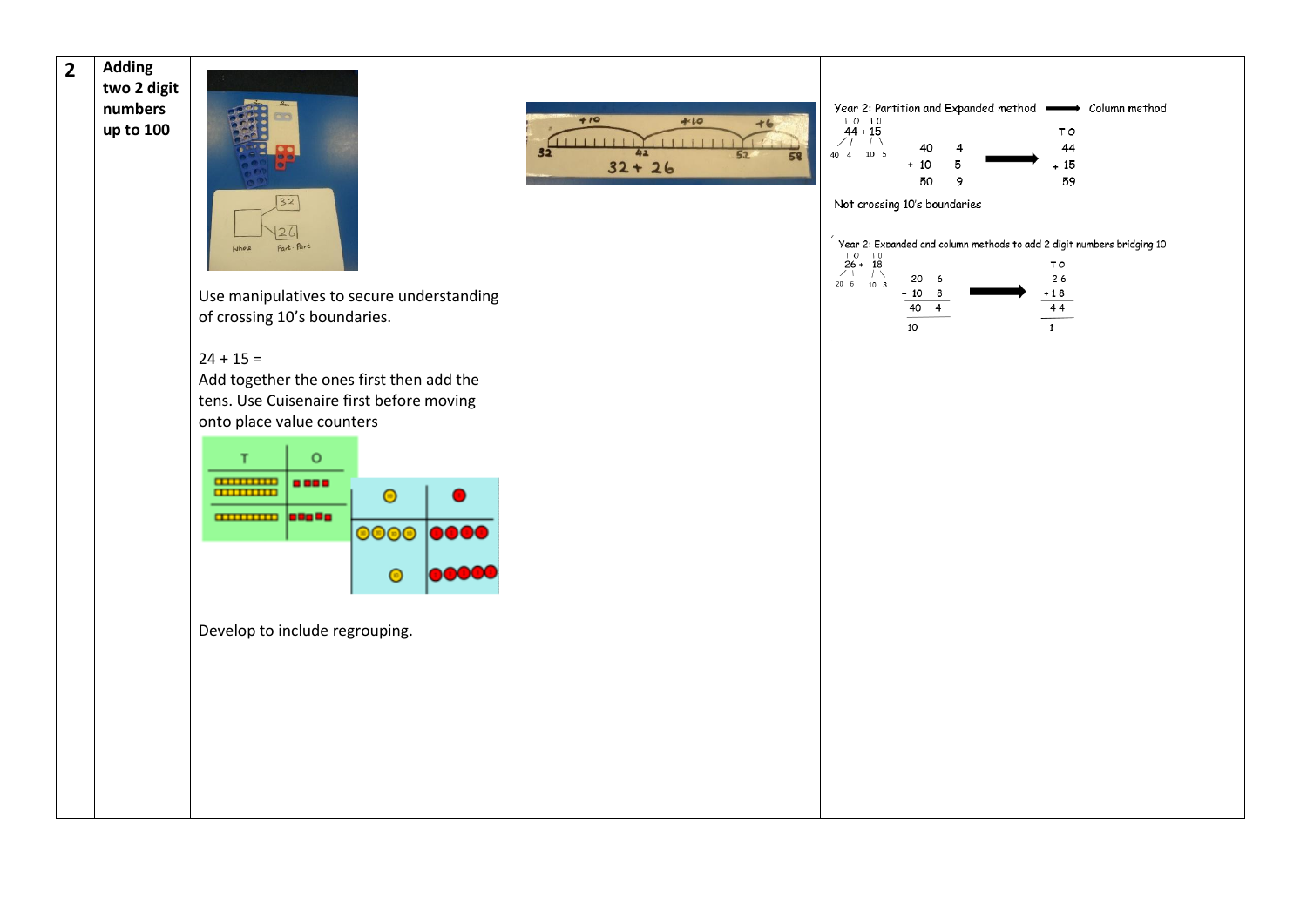| $\overline{\mathbf{3}}$ | Column<br>method<br>including<br>regrouping<br>up 3 digit<br>numbers<br>including<br>tenths | $rac{0}{\text{ones}}$<br>$T_{ens}$<br>$146 + 527$<br><b>Hundreds</b><br>Begin in the ones column. For every 10<br>created exchange for a 10 counter.<br>As children move on to decimals and<br>money, decimal place value counters can<br>be used to support learning. | $527 + 146$<br>$100 + 40 + 6$<br>$500 + 20 +$<br> 3<br>$\ddot{\phantom{1}}$<br>60<br>This informal representation is used to<br>clarify understanding and can be used<br>alongside number lines. It will also aid<br>fluency in mental calculations.<br>The bar model reinforces the concept of<br>part part whole.<br>Find the sum of 136 and 245.<br>245<br>136<br>sum<br>$136 + 245 = 381$ | Expanded and column methods to add up<br>to 3 digit numbers bridging 10 and 100.<br>H T O<br>0.1/10<br>T.<br>8. 4<br>5<br>5<br>$\overline{2}$<br>6<br>$+2$ 4.3<br>$\overline{3}$<br>$\overline{7}$<br>$+1$<br>82.7<br>३<br>ज़<br>$\overline{3}$<br>1<br>$\mathbf{1}$<br>Children must always show place value<br>headings. |
|-------------------------|---------------------------------------------------------------------------------------------|------------------------------------------------------------------------------------------------------------------------------------------------------------------------------------------------------------------------------------------------------------------------|-----------------------------------------------------------------------------------------------------------------------------------------------------------------------------------------------------------------------------------------------------------------------------------------------------------------------------------------------------------------------------------------------|----------------------------------------------------------------------------------------------------------------------------------------------------------------------------------------------------------------------------------------------------------------------------------------------------------------------------|
| 4                       | Column<br>method<br>increasing<br>in place<br>value.                                        | Place value counters and place value<br>frames will still be available to support<br>understanding of the concept.                                                                                                                                                     | Expanded method-using decimals.<br>46.34<br>40+6+0.3+0.04+7+0.4+0.<br>0.13                                                                                                                                                                                                                                                                                                                    |                                                                                                                                                                                                                                                                                                                            |